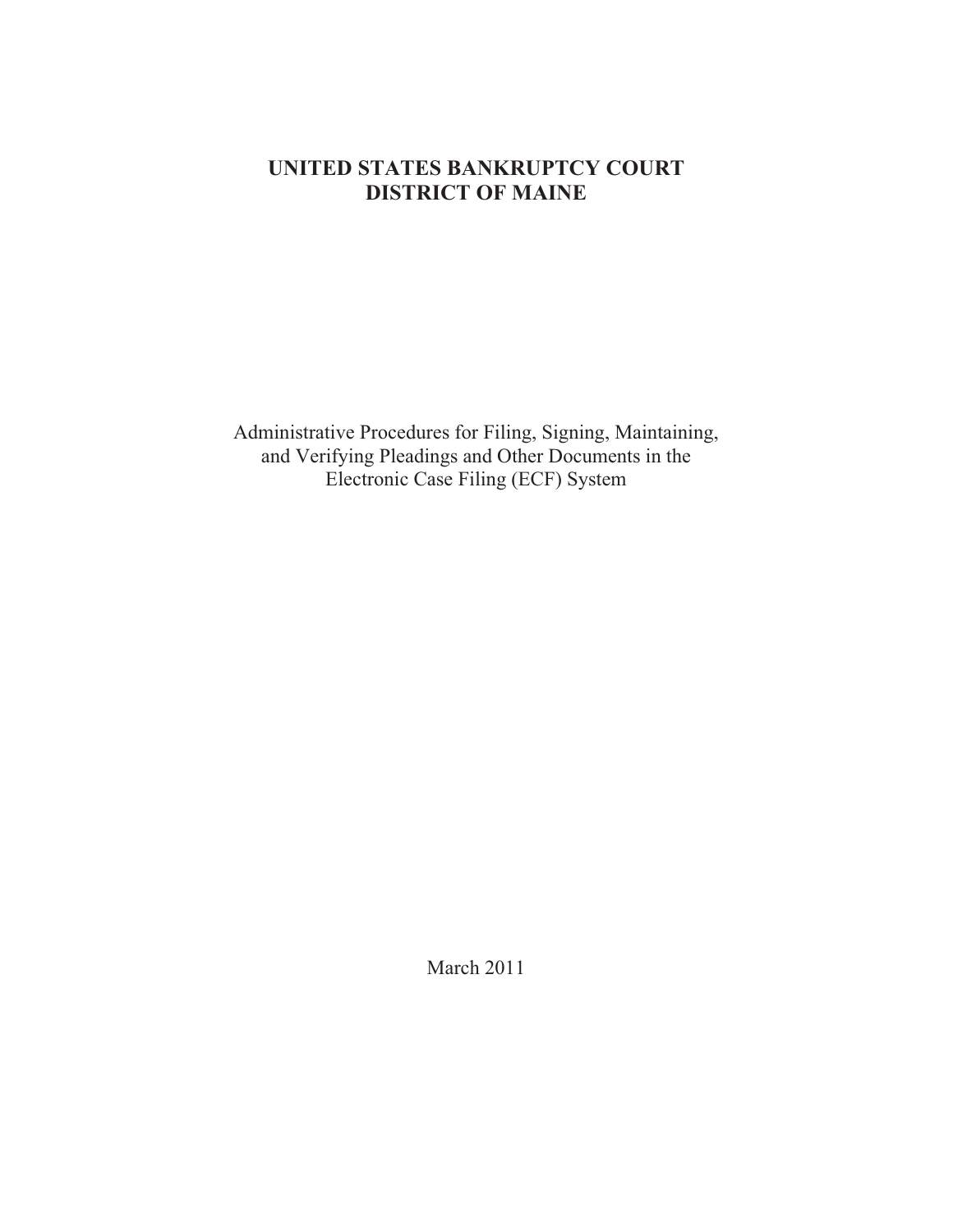# **TABLE OF CONTENTS**

| $\mathbf{I}$ . | REGISTRATION FOR THE ELECTRONIC CASE FILING SYSTEM1 |  |  |  |  |  |
|----------------|-----------------------------------------------------|--|--|--|--|--|
|                | A.                                                  |  |  |  |  |  |
|                | <b>B.</b>                                           |  |  |  |  |  |
|                | $\mathcal{C}$ .                                     |  |  |  |  |  |
| $\mathbf{I}$   |                                                     |  |  |  |  |  |
|                | A.                                                  |  |  |  |  |  |
|                | <b>B.</b>                                           |  |  |  |  |  |
|                | $\mathcal{C}$ .                                     |  |  |  |  |  |
|                | D.                                                  |  |  |  |  |  |
|                | E.                                                  |  |  |  |  |  |
|                | F.                                                  |  |  |  |  |  |
|                | G.                                                  |  |  |  |  |  |
|                | H.                                                  |  |  |  |  |  |
|                | Ι.                                                  |  |  |  |  |  |
| Ш              |                                                     |  |  |  |  |  |
|                | A <sub>1</sub>                                      |  |  |  |  |  |
|                | <b>B.</b>                                           |  |  |  |  |  |
|                | C.                                                  |  |  |  |  |  |
|                | D.                                                  |  |  |  |  |  |
| IV             |                                                     |  |  |  |  |  |
|                | $A_{.}$                                             |  |  |  |  |  |
|                | <b>B.</b>                                           |  |  |  |  |  |
|                | $\mathcal{C}$ .                                     |  |  |  |  |  |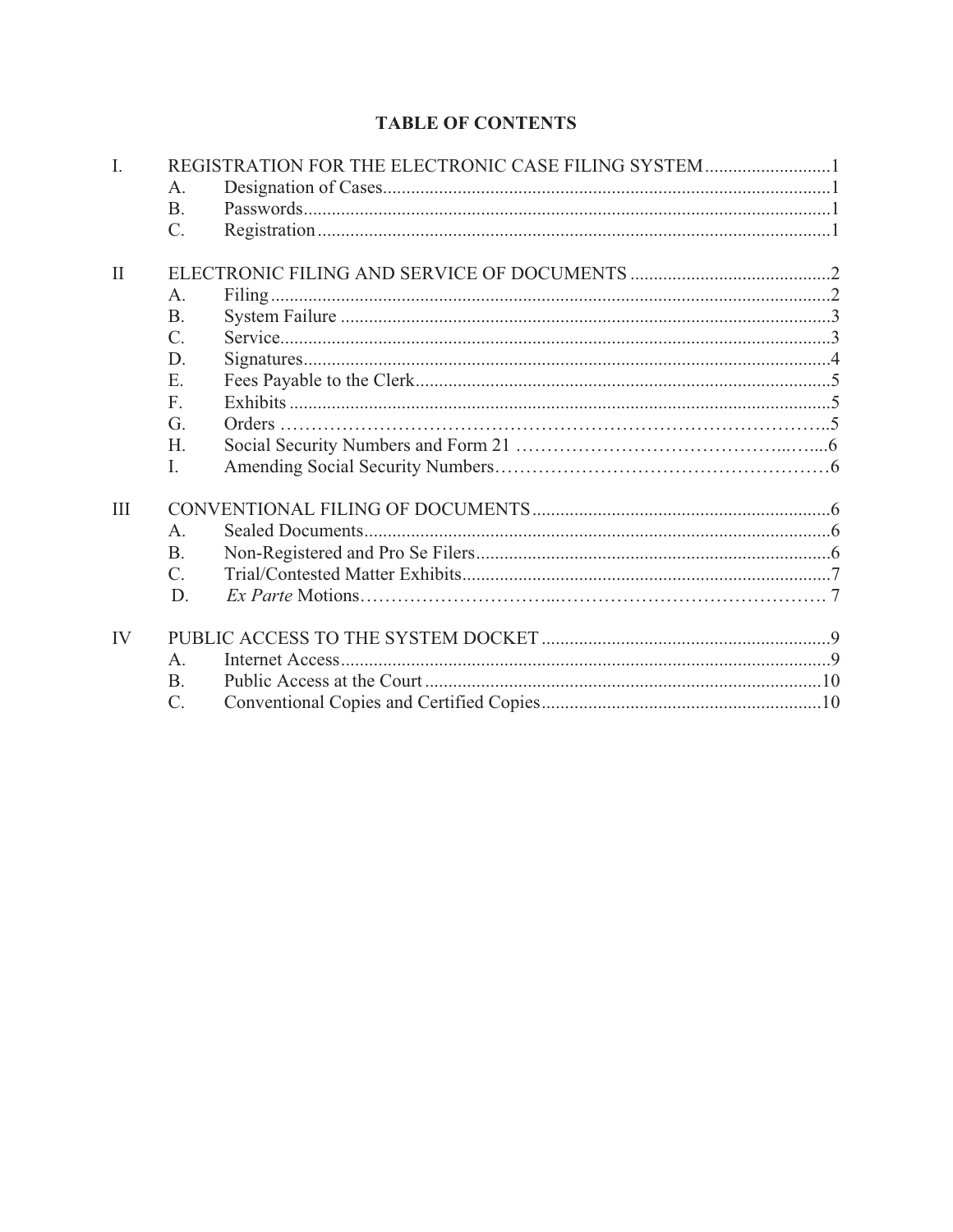# **ADMINISTRATIVE PROCEDURES**

## **I REGISTRATION FOR THE ELECTRONIC CASE FILING SYSTEM**

A. Designation of Cases

All cases shall be assigned to the Electronic Case Filing System (hereafter System).

B. Passwords

Each attorney admitted to practice in this Court, and others as the Court deems appropriate, shall create a secure System password to permit the attorney to participate in the electronic retrieval and filing of pleadings and other papers in accordance with the System. Registration for a password is governed by paragraph I(C). No attorney/participant shall permit his/her password to be utilized by anyone other than himself/herself or an authorized employee.

- C. Registration
	- 1. A registration form, in the form attached hereto as Exhibit A, shall be submitted for each attorney/participant.
	- 2. All registration forms shall be emailed to the following address: ecf backup@meb.uscourts.gov. The subject line should include the text "electronic registration."
	- 3. After completion of on-line training, each registering attorney/participant may request access to the training database for additional practice. Once the completed registration form has been received by the court the attorney/participant will be set up in CM/ECF. An email will be sent with the attorney's/participant's login and temporary password and instructions on how to change the password and set up the email.
	- 4. The password required to submit documents to the System serves as the registered user's original signature for all electronic documents filed with the Court. The password also serves as a signature for purposes of Fed. R. Bankr. P. 9011, other Federal Rules of Bankruptcy Procedure, the local rules of this Court, and any other purpose for which a signature is required in connection with proceedings before this Court.
	- 5. Participation in the System by entering an email address shall constitute a request for service and notice electronically pursuant to Fed. R. Bankr. P. 9036. Participants in the System, by entering an email address, agree to receive notice and service by electronic means.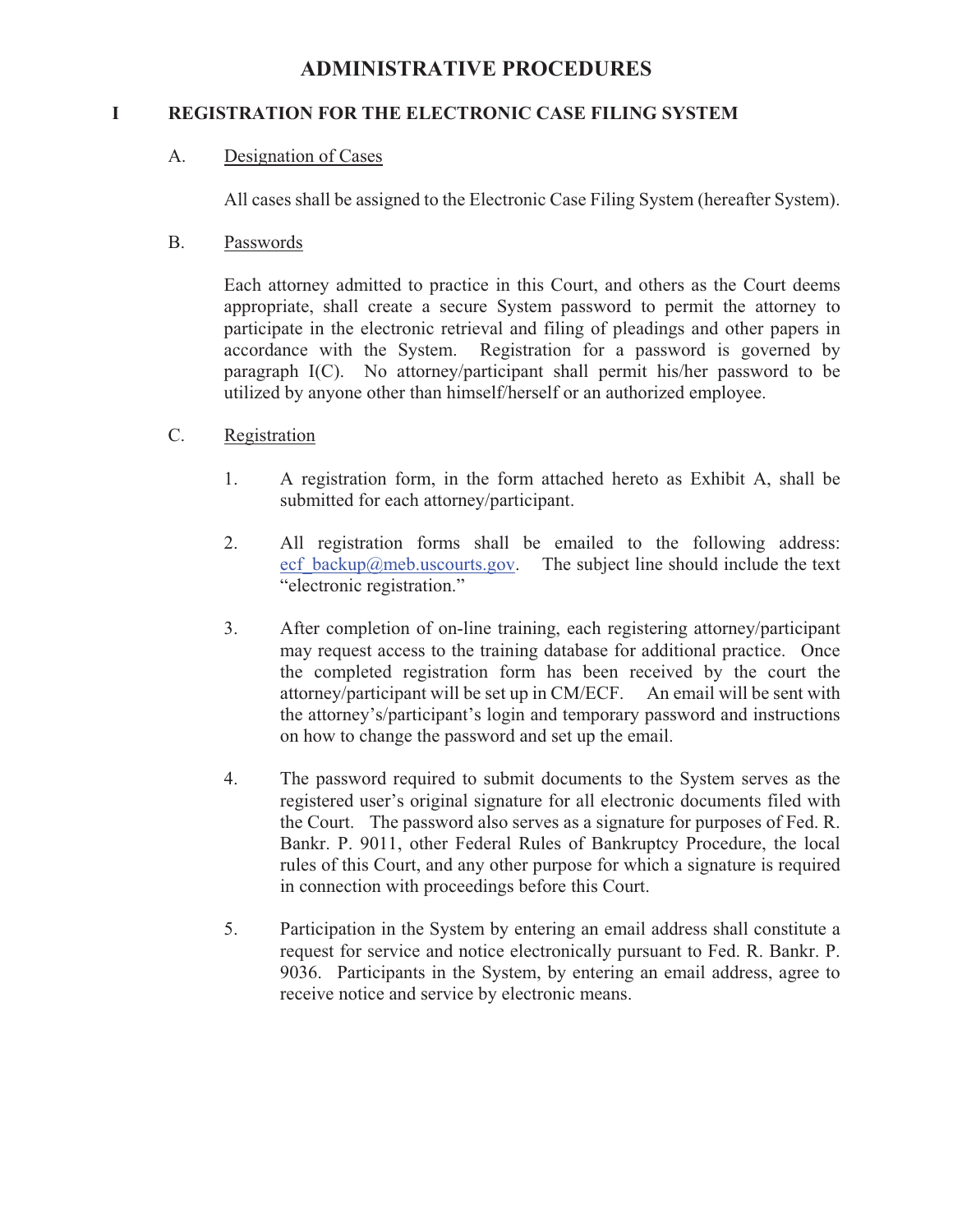- 6. Once registered, an attorney/participant may withdraw from participation in the System only by leave of the Court, and by providing the Clerk of Court with written notice of such withdrawal. Copies of the written notice must also be provided to all registered attorneys/participants who have appeared in a case in which the withdrawing attorney/participant has appeared, and which case remains open at the time of withdrawal. Upon receipt, the Clerk will immediately cancel the attorney/participant's password and will delete the attorney/participant from any applicable electronic service list.
- 7. The Court reserves the right to revoke an electronic filer's password and, therefore, his or her authority and ability to electronically file documents, for failure to comply with any provision of the agreement contained in the Electronic Filer Registration Form, failure to adequately protect his or her password, failure to comply with the provisions of these Administrative Procedures for Electronically Filed Cases, failure to pay fees required for documents filed electronically, other misuse of the System, or as a sanction ordered by the Court after notice and opportunity for hearing.

# **II ELECTRONIC FILING AND SERVICE OF DOCUMENTS**

- A. Filing
	- 1. Except as expressly provided in subparagraph II(B), and in paragraph III below, effective January 1, 2004, all documents shall be filed electronically.
	- 2. All documents that form part of a pleading and that are being filed at the same time and by the same party may be electronically filed together under one docket number; e.g., the motion, a supporting affidavit, the notice of hearing, the certificate of service, and a proposed form of order, as provided in subparagraph II(G), which shall be filed as an attachment to the primary document. A memorandum of law shall be filed separately and shown as a related document to the motion.
	- 3. Because the System is a "real-time" system, the receipt of filing will show the actual date and time a document was filed on the System. Documents submitted electronically on the System outside of normal office hours will be deemed filed on the date and time received. For example, if a document is received at 6:27 p.m. on April 30, 2004, the receipt of filing will show that date and time, and the document will be deemed filed as of that date and time. Deadlines will not change as a result of this policy. The deadline for filing, unless otherwise specifically set, is midnight of the due date (E.S.T.).
	- 4. The person electronically filing a document must designate a title for the document by selecting the appropriate event title from the categories provided in the System. Once a document is submitted and becomes part of the case docket, changes to a docket entry are made only by the Clerk's Office.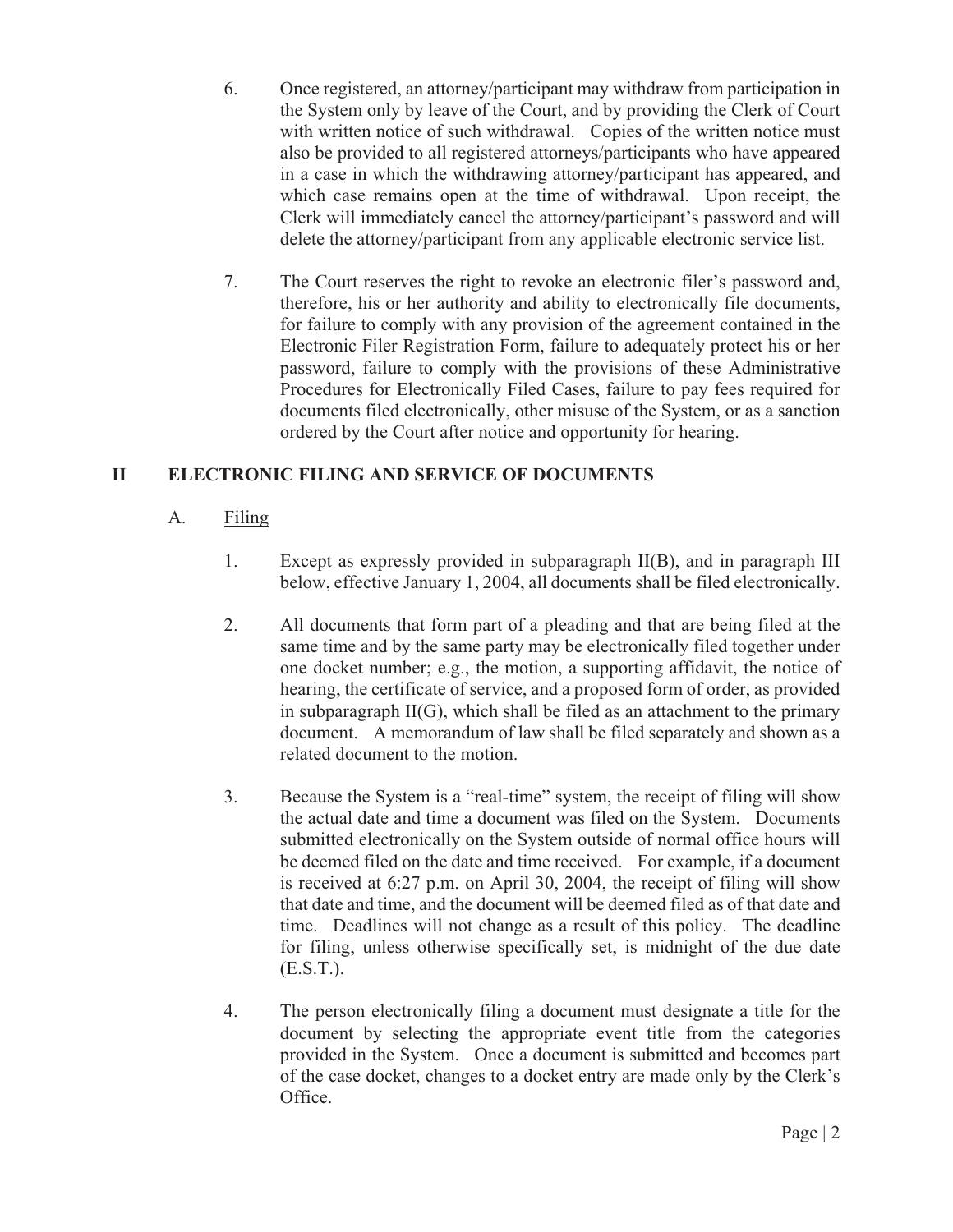- 5. Attorneys/participants seeking to schedule emergency motions or other expedited matters shall contact the calendar clerk by telephone for a hearing date, after such expedited matter has been filed on the System.
- 6. A registered filer who files a document on behalf of another attorney will remain the official filer for all purposes, absent an affirmative action taken by the other attorney to be added to the case.

# B. System Failure

In instances where a document must be filed immediately, but electronic filing cannot be accessed because of a System failure during normal business hours, the filing party shall, after making at least two attempts to file electronically, contact the Clerk's office to confirm that the System is not accessible. If it is confirmed that the System is not accessible, or, if the System cannot be accessed due to a System failure during non-business hours, the document shall be sent as an attachment in PDF format via e-mail to the following address: ECFbackup@meb.uscourts.gov. The filing party must file with the document an affidavit stating the reason(s) why the document is being filed via e-mail, and demonstrating compliance with the prerequisites of this subparagraph. Filers who experience a System failure and file documents via e-mail must call the Clerk's office prior to 10:00 a.m. of the next business day to inform them that a document has been filed via e-mail. The Clerk's office will download and file the PDF document, and the document will be deemed filed on the date and time of the e-mail transmittal. Nothing contained in this paragraph is intended to take away rights contained elsewhere in these procedures or in local or federal rules.

# C. Service

- 1. Whenever a document is filed electronically in accordance with the electronic filing procedures, the System will automatically generate a "Notice of Electronic Filing" at the time of docketing.
- 2. The filing party shall serve the document upon all persons entitled to notice or service in accordance with the applicable rules, or, if service by first class mail is permitted under the rules, the filing party may make service on a registered attorney/participant in accordance with subparagraph  $II(C)(3)$ below.
- 3. If the recipient of notice or service is a registered attorney/participant in the System, service of the Notice of Electronic Filing shall be the equivalent of service of the document by first class mail, postage prepaid. In any given case, the ECF System serves only (i) attorneys who have entered their appearance in that case, either to represent a party or by filing a notice of appearance and request for service, (ii) the case trustee, and (iii) the U.S. Trustee. *No other attorneys will be served by the ECF System*, regardless of the fact that they are otherwise registered electronic filers. Attorneys who do not fall within categories (i), (ii), or (iii) must be served by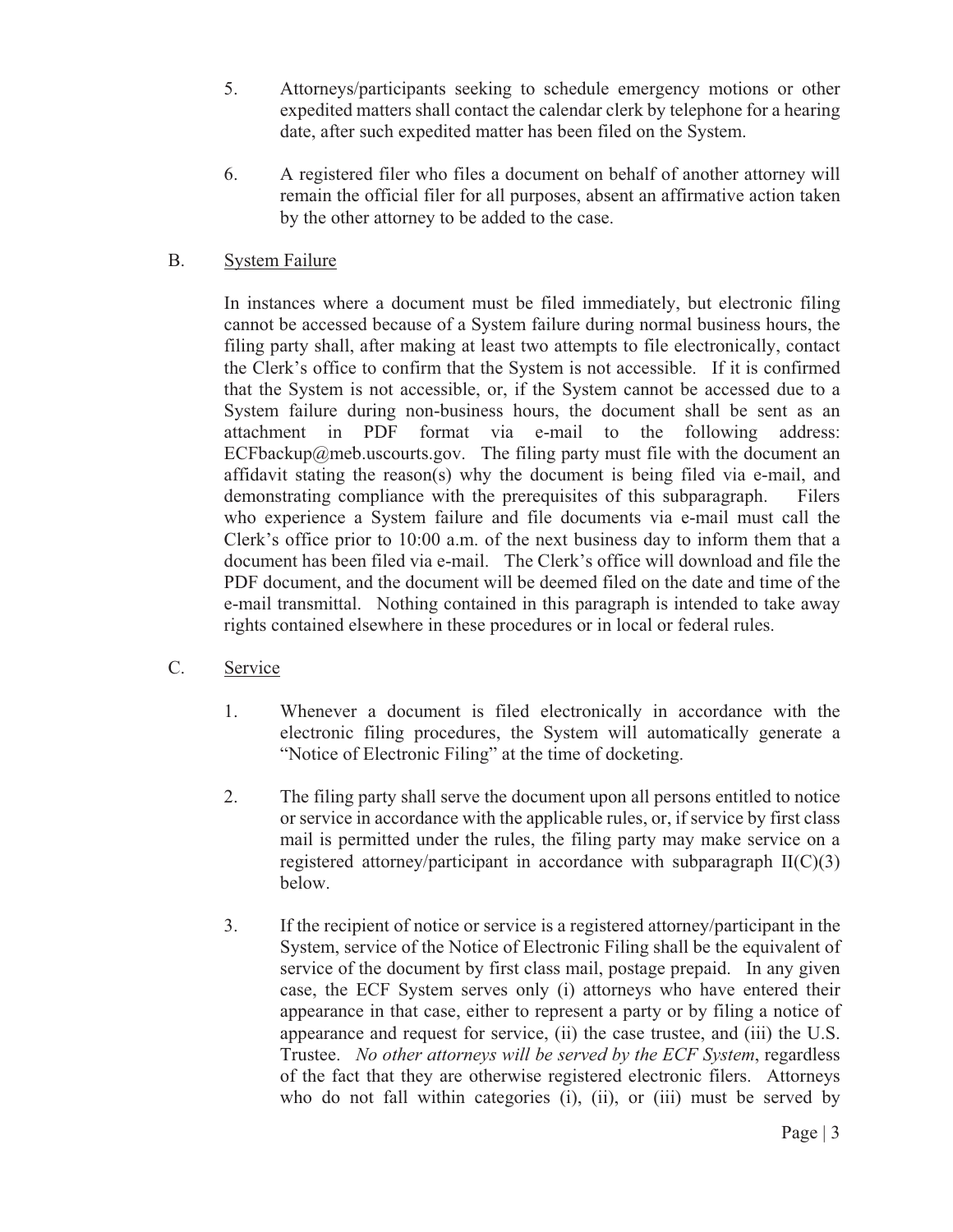traditional means.

- 4. Whether service of documents is on registered attorneys/participants in compliance with subparagraph II(C)(3) above, or on non-registered parties/attorneys in compliance with local and federal rules, a certificate of service is still required for all filings. The certificate must state the manner in which service or notice was accomplished on each party so entitled, and shall be filed together with the pleading under one docket number, as provided in subparagraph  $II(A)(2)$ . A sample certificate of service is attached to these procedures as Exhibit B.
- 5. Nothing contained herein shall be construed to eliminate the necessity of service of the summons and complaint in accordance with the Federal Rules of Civil Procedure and the Federal Rules of Bankruptcy Procedure. The return of service shall be filed electronically.
- 6. Whenever a pleading is filed electronically less than 24 hours prior to the hearing on the pleading, the filer must speak to someone in the Clerk's Office to notify them of the filing. An email or voicemail message will not be sufficient notification.
- D. Signatures
	- 1. Petitions, lists, schedules, statements, amendments, pleadings, affidavits, and other documents which must contain original signatures, or which require verification under Fed. R. Bankr. P. 1008, or an unsworn declaration as provided in 28 U.S.C. § 1746, shall be filed electronically and in accordance with these Administrative Procedures. The electronically filed document shall indicate a signature with the party's name typed in full, *e.g*., "/s/ Jane Doe." Original, executed documents that contain the signature of a party *other than the registered filer* must be maintained by the filer until two (2) years following the closing of the case or until the expiration of all appeal periods, whichever is later. Upon request of the Court or any interested party, the filer must provide original documents for review.
	- 2. For a stipulation or other document to be signed by two or more persons:
		- (i) The filing party shall file the document electronically, indicating the signatories, e.g. "/s/ Jane Doe," "/s/ John Doe," etc.
		- (ii) By submitting such a document, the filing attorney certifies that each of the other signatories has expressly agreed to the form and substance of the document and that the filing attorney has their actual authority to submit the document electronically.
		- (iii) The filing party shall retain any records evidencing this concurrence for future production, if necessary, in accordance with subparagraph  $II(D)(1)$  above. A non-filing signatory or party who disputes the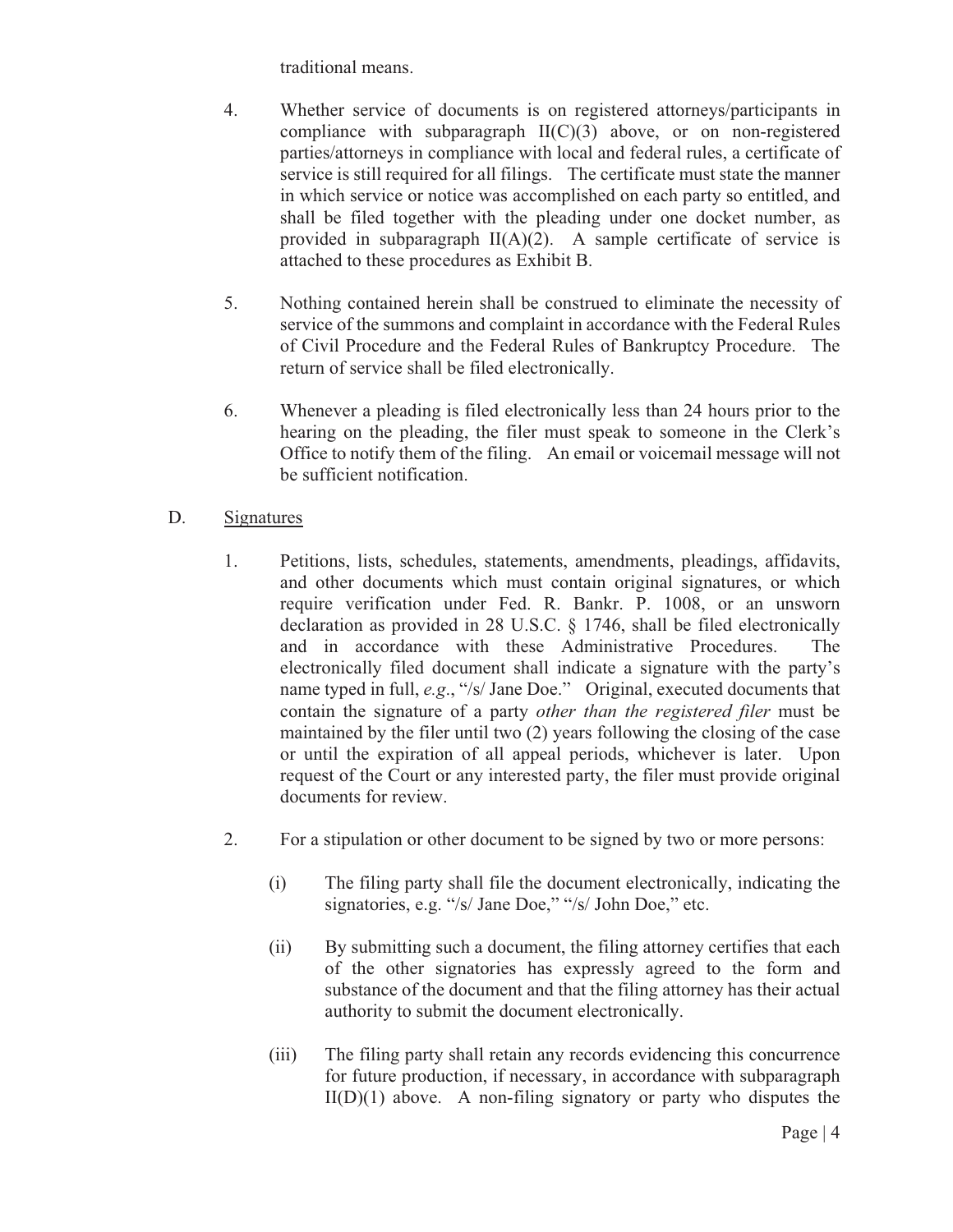authenticity of an electronically filed document must file an objection to the document within ten days of the date on the Notice of Electronic Filing.

- E. Fees Payable to the Clerk
	- 1. For filings that require a fee, *registered attorneys/participant*s shall make a credit card payment by end of day of filing or be locked out of CM/ECF until payment has been made.
	- 2. For filings that require a fee, *non-registered filers* must follow current local rules for methods of payment.
- F. Exhibits

Except with regard to exhibits filed in connection with a pleading or motion to be heard on an emergent or expedited basis, as discussed below, attorneys/participants electronically filing documents that refer to exhibits not prepared in electronically produced text shall scan and electronically file only excerpts of the exhibit that are directly germane to the matter under consideration by the Court. Excerpted material must be clearly and prominently identified as such, and the complete exhibit must be made available forthwith to interested parties, counsel, and/or the Court upon request and at the filer's cost (and must be available in the courtroom at any hearing pertaining to the matter). An attorney/participant filing excerpts of the exhibits pursuant to this subparagraph does so without prejudice to their right to file additional excerpts or the complete document(s). Responding parties may timely file additional excerpts or the complete document(s) that they believe are directly germane.

With regard to exhibits filed in connection with a matter to be heard on an emergent or expedited basis, the filing of excerpts of exhibits is not permitted, i.e., the full exhibits must be filed with the motion, application, pleading, etc. In any event, **each document electronically filed may not exceed five MegaBytes (5MB)**. For those pleadings and motions, including attachments, exhibits, etc., that do exceed 5MB, attorneys/participants shall break up their documents into separate attachments, each of which shall be no more than 5MB in length.

G. Orders

As required by Local Rule 9013-1(c), every motion filed must be accompanied by a proposed form of order. The proposed form of order shall be electronically filed in PDF format as an attachment to the motion. If a proposed order is being submitted at the request of the Court (e.g., following a hearing), it shall be filed separately in the System *unless otherwise requested by the Court*. An **agreed** order shall be submitted as set forth in this paragraph II(G), but shall, in addition, conform to the conventions for stipulations set forth in subparagraph  $II(D)(2)$ above.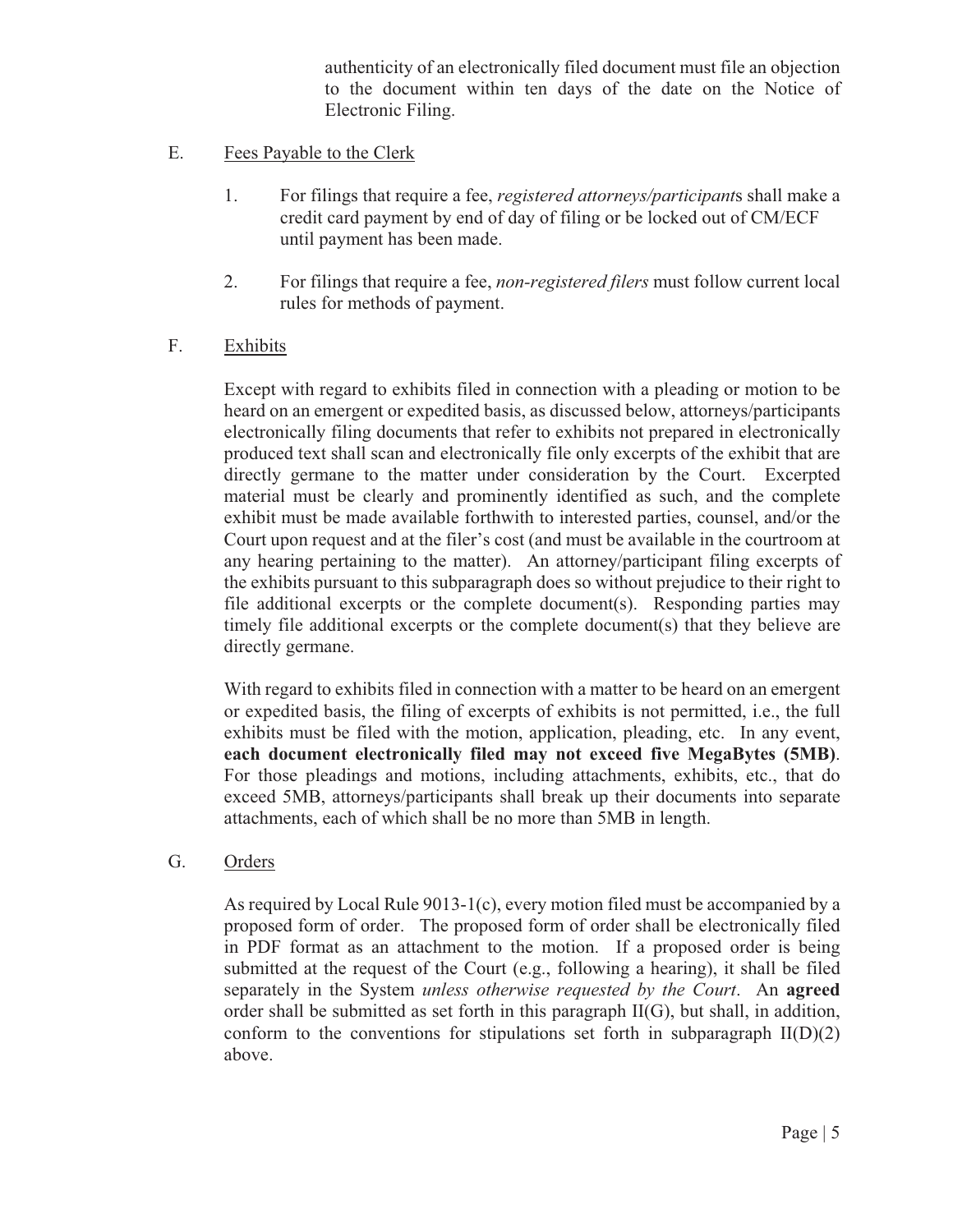## H. Social Security Numbers and Form B21

Attorneys shall enter the debtor's full Social Security Number into the System when filing the petition. The attorney must have a Form B21 signed by the debtor, and must retain the Form B21 with the petition in accordance with subparagraph II(D)(1) above. *Pro se* filers must submit a completed Form B21 with their petition. The form will be retained by the Clerk's office, but will not be available to the public.

## I. Amending Social Security Numbers

When it is discovered that a petition has been filed with an incorrect Social Security Number, it must be amended. To accomplish this, debtor's counsel must:

- 1. notify the trustee, the U.S. Trustee and all creditors of the correct Social Security Number. There is no official form for this.
- 2. docket a "Certificate of Service re: Change of Social Security Number" and attach to it the PDF reflecting service on the trustee, the U.S. Trustee and all creditors. Do not attach the actual notification. Neither the docket event nor the certificate of service should include the Social Security Number.
- 3. e-mail the case number, debtor's name and amended SSN to the following e-mail address: ecf backup@meb.uscourts.gov. Include the case number in the subject line with the caption, "Amended social security #."

## **III CONVENTIONAL FILING**

#### A. Sealed Documents

A motion to file documents under seal shall be filed electronically unless prohibited by law. Documents sought to be, or ordered to be, placed under seal must be filed conventionally, and not electronically, unless specifically authorized by the Court. The order of the Court authorizing the filing of documents under seal may be filed electronically unless prohibited by law. A paper copy of the order must be attached to the documents under seal and delivered to the Clerk of the Court.

#### B. Non-Registered and Pro Se Filers

Debtors, creditors and other parties without legal representation may file petitions, schedules, motions, pleadings, proofs of claim, and any other documents conventionally in accordance with the Local Rules of the Bankruptcy Court for the District of Maine and with subparagraphs  $II(A)(1)$  of the Administrative Procedures.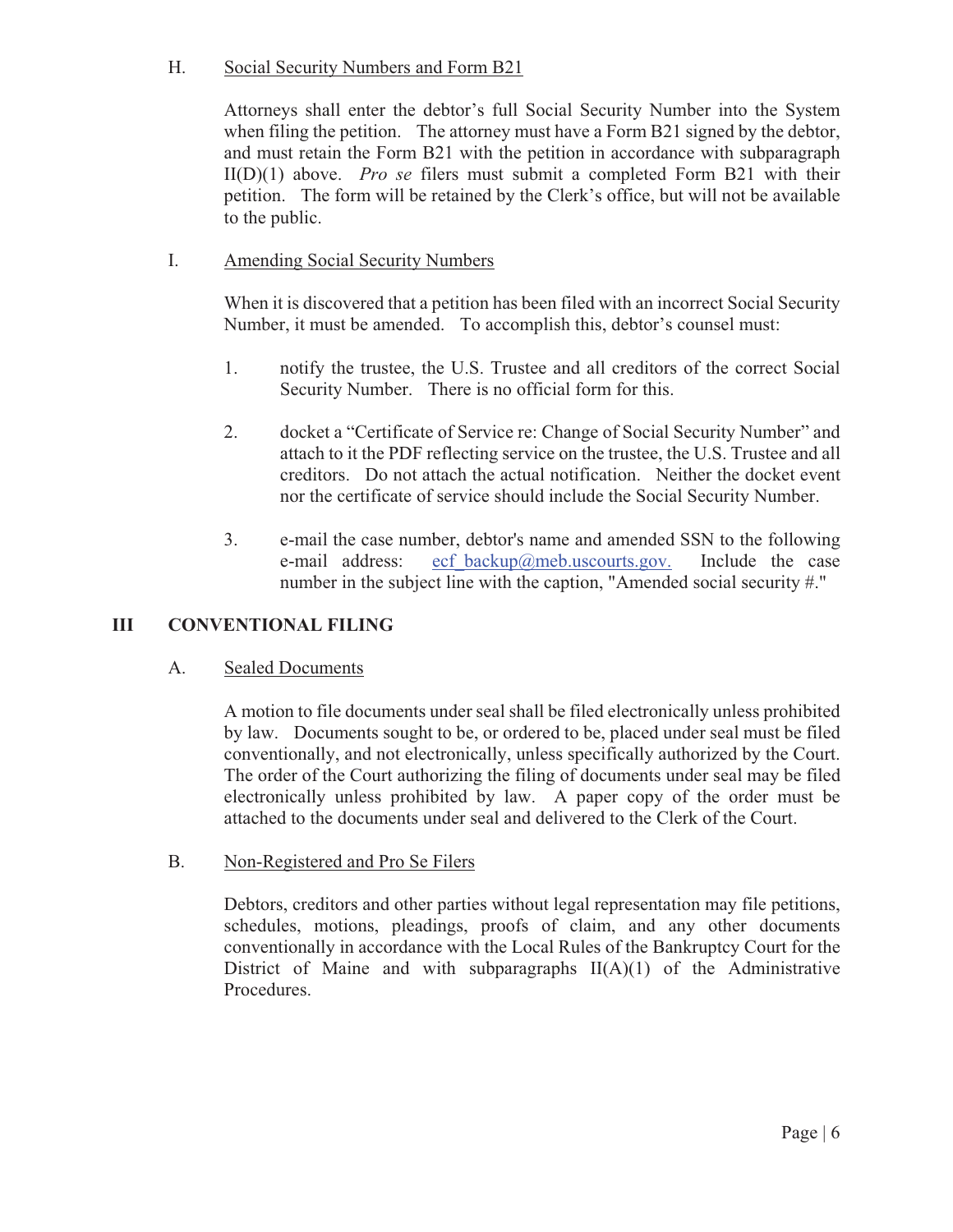# C. Trial/Contested Matter Exhibits

Trial/contested matter exhibits shall be submitted, maintained, and exchanged outside of the System in a manner that comports with local and federal rules and any applicable pretrial or scheduling order. Exhibit lists submitted prior to trial and/or final hearing in a contested matter shall be filed electronically.

#### D. *Ex Parte* Motions

*Ex parte* motions, other than for cash collateral and the Chapter 13 Trustee's motion to file tax returns, filed in accordance with LBR 9013-1(k), shall be filed conventionally, accompanied by a proposed order. Once the order has been signed, the motion and order shall be docketed by the Clerk's Office in the System.

# **IV PUBLIC ACCESS TO THE SYSTEM DOCKET**

## A. Internet Access

Internet access to the System is not available without a PACER login and password. A PACER login and password can be secured by contacting the PACER Service Center to establish an account. Registration may be made online at http://pacer.psc.uscourts.gov or by calling the PACER Service Center at (800) 676-6856.

Such access to the System will allow retrieval of the docket sheet and documents. Access to the System will be on a "read only" basis.

#### B. Public Access at the Court

The public will have electronic access at the Clerk's Office during regular business hours for viewing the docket sheet and documents filed in the System.

# C. Conventional Copies and Certified Copies

Conventional and certified copies of electronically filed documents may be purchased at the Clerk's Office during regular business hours. The fee for copying and certification will be in accordance with the provisions of 28 U.S.C. § 1930.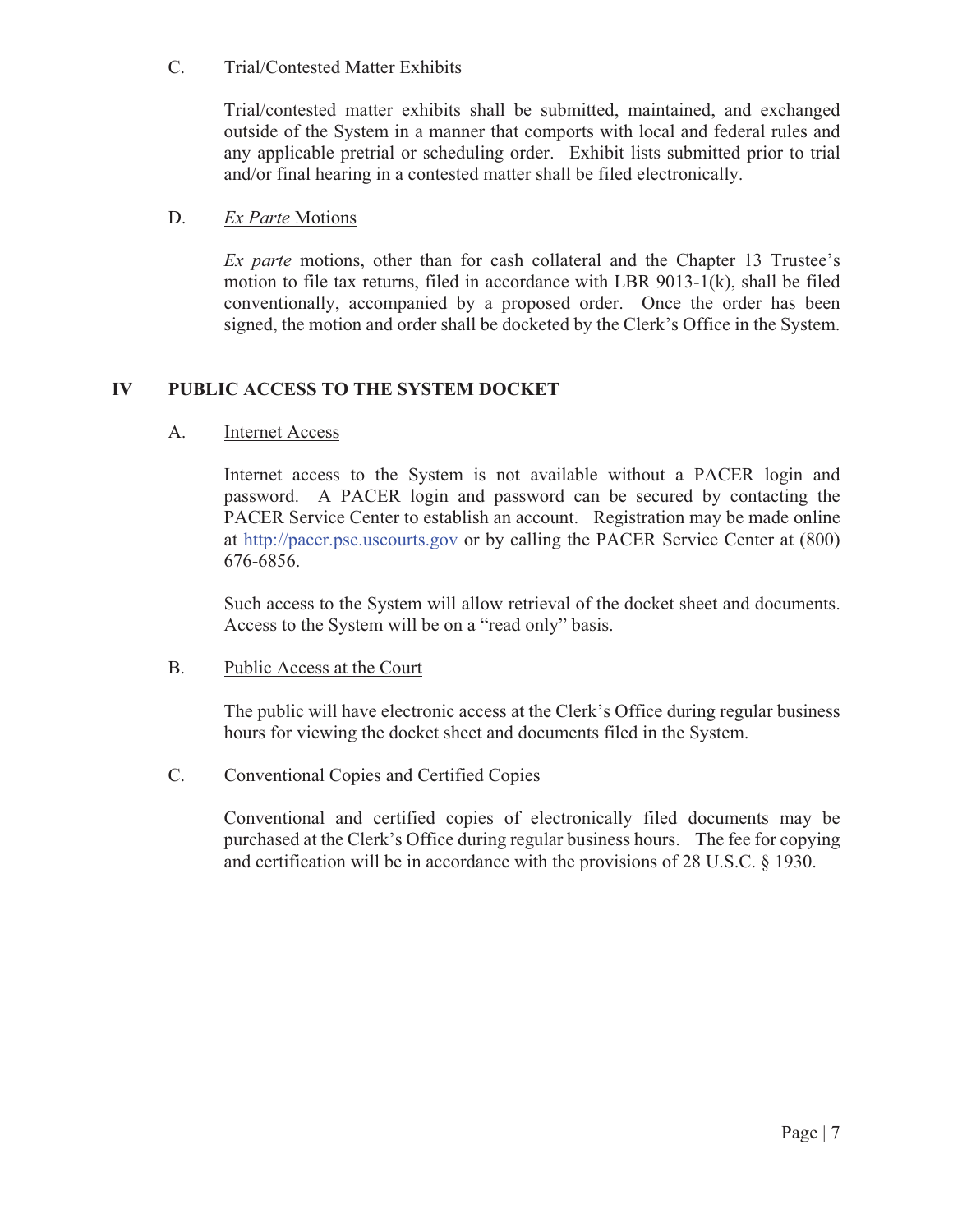|                                                                                                                          | Exhibit A |
|--------------------------------------------------------------------------------------------------------------------------|-----------|
| UNITED STATES BANKRUPTCY COURT                                                                                           |           |
| <b>DISTRICT OF MAINE</b>                                                                                                 |           |
| ELECTRONIC CASE FILING SYSTEM                                                                                            |           |
| <b>ATTORNEY REGISTRATION FORM</b>                                                                                        |           |
|                                                                                                                          |           |
| I request that the U.S. Bankruptcy Court, District of Maine, issue me a login and password so that I can use the Court's |           |

**Electronic Case Filing System (CM/ECF). I have received CM/ECF Bankruptcy training in another state.**

|               | I am an attorney admitted to the bar of the<br>U.S. District Court for the District of Maine.                                                                                                                                                                        |  | <b>OR</b> |  | I am not admitted to the bar of the U.S. District<br>Court for the District of Maine, but I have read<br>and understood the requirements of<br>D. Me. LDR 83.1.                                                                                                                                                                    |  |  |
|---------------|----------------------------------------------------------------------------------------------------------------------------------------------------------------------------------------------------------------------------------------------------------------------|--|-----------|--|------------------------------------------------------------------------------------------------------------------------------------------------------------------------------------------------------------------------------------------------------------------------------------------------------------------------------------|--|--|
|               | I understand that the use of my login and password serves as and constitutes my signature. I agree to protect<br>and secure my password and I will immediately notify the Court if I have any reason to suspect that my<br>password has been compromised in any way. |  |           |  |                                                                                                                                                                                                                                                                                                                                    |  |  |
|               |                                                                                                                                                                                                                                                                      |  |           |  | I further agree to abide by all of the rules and regulations in the Administrative Procedures for Filing, Signing,<br>Maintaining, and Verifying Pleadings and Other Documents in the Electronic Case Filing (ECF) System currently<br>in effect, and any changes or additions that may be made to these procedures in the future. |  |  |
|               |                                                                                                                                                                                                                                                                      |  |           |  |                                                                                                                                                                                                                                                                                                                                    |  |  |
|               | First/Middle/Last Name:                                                                                                                                                                                                                                              |  |           |  | <u> 1989 - Johann John Stoff, deutscher Stoffen und der Stoffen und der Stoffen und der Stoffen und der Stoffen</u>                                                                                                                                                                                                                |  |  |
|               | Bar ID# and State:                                                                                                                                                                                                                                                   |  |           |  |                                                                                                                                                                                                                                                                                                                                    |  |  |
|               | Law Firm Name                                                                                                                                                                                                                                                        |  |           |  |                                                                                                                                                                                                                                                                                                                                    |  |  |
| Firm Address: |                                                                                                                                                                                                                                                                      |  |           |  |                                                                                                                                                                                                                                                                                                                                    |  |  |
|               |                                                                                                                                                                                                                                                                      |  |           |  |                                                                                                                                                                                                                                                                                                                                    |  |  |
|               |                                                                                                                                                                                                                                                                      |  |           |  |                                                                                                                                                                                                                                                                                                                                    |  |  |
|               | <b>Voice Phone Number:</b>                                                                                                                                                                                                                                           |  |           |  |                                                                                                                                                                                                                                                                                                                                    |  |  |
|               | Fax Phone Number                                                                                                                                                                                                                                                     |  |           |  |                                                                                                                                                                                                                                                                                                                                    |  |  |
|               | Internet E-Mail Address:                                                                                                                                                                                                                                             |  |           |  |                                                                                                                                                                                                                                                                                                                                    |  |  |
| Signature     |                                                                                                                                                                                                                                                                      |  |           |  | Date:                                                                                                                                                                                                                                                                                                                              |  |  |

**Submit Form**